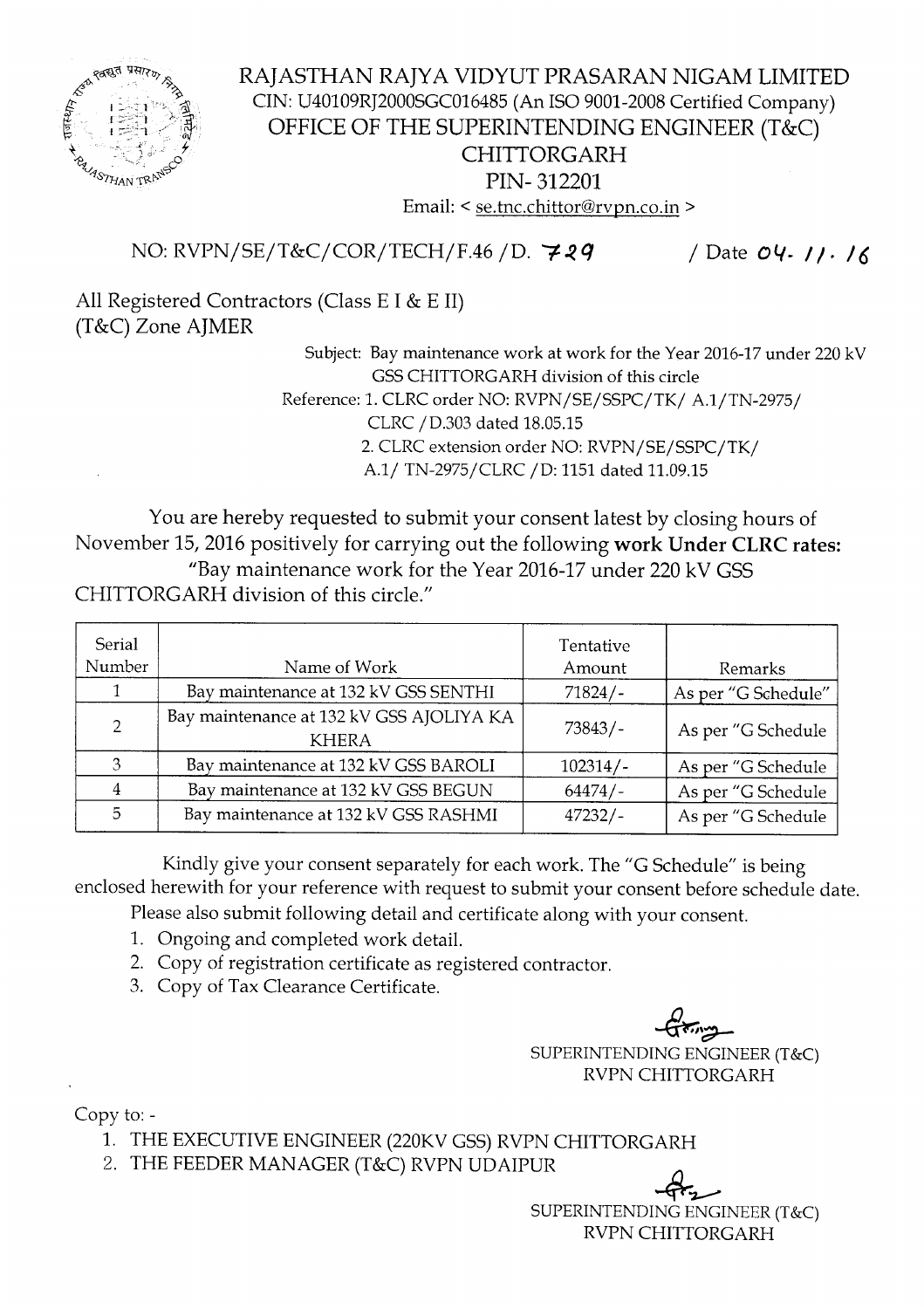# **OFFICE OF THE ASSISTANT ENGINEER, 132KV GSS RRVPNL-SENTHI "G" SCHEDULE**

### **NAME OF WORK:- MAINTENANCE WORK OF BAY EQUIPMENTS, TRANSFORMERS, BUS BAR & ASSOCIATED EQUIPMENTS AT 132KV GSS RVPN-SENTHI FOR YEAR-2016-17**

 $\epsilon$ 

|              |                                                                                  |             | NO. OF     |                  | <b>AS PER BSR</b> | <b>AMOUNT</b> |
|--------------|----------------------------------------------------------------------------------|-------------|------------|------------------|-------------------|---------------|
| S.N.         | <b>DESCRIPTION</b>                                                               | <b>UNIT</b> | <b>BAY</b> | <b>FREQUENCY</b> | <b>RATE</b>       | <b>AS PER</b> |
|              |                                                                                  |             |            |                  | 01.01.2011        | <b>BSR</b>    |
| $\mathbf 1$  | <b>Maintenance of Bay Equipments</b>                                             |             |            |                  |                   |               |
|              | Providing of work assistance as given below in Maintenance work of               |             |            |                  |                   |               |
|              | following Bay equipment such as CB, CT, LA, CVT, PT, Isolator, PLCC              |             |            |                  |                   |               |
|              | equipment and corresponding control Relay Panels (All spare,                     |             |            |                  |                   |               |
|              | lubricanting material and only special T&P shall be provided by the              |             |            |                  |                   |               |
|              | Nigam cleaning material and general T&P shall be arranged by the                 |             |            |                  |                   |               |
|              | contractor)                                                                      |             |            |                  |                   |               |
|              | a) Checking of tightness of clamps & connectors                                  |             |            |                  |                   |               |
|              | b) Cleaning of all insulators.                                                   |             |            |                  |                   |               |
|              | c) Attending to oil leakage if any.                                              |             |            |                  |                   |               |
|              | d) Cleaning of all junction Boxes and secondary terminal boxes.                  |             |            |                  |                   |               |
|              | e) Checking of operation of CB through relay verifying various logic and circuit |             |            |                  |                   |               |
|              | f) M easurement of CB operation timings.                                         |             |            |                  |                   |               |
|              | g) Checking of isolator operation and its alingments.                            |             |            |                  |                   |               |
|              | h) Checking of gas pressures like SF6 & Na in CB and CTs etc.                    |             |            |                  |                   |               |
|              | i) Measurment of IR values of Las, CTs and CVTs.                                 |             |            |                  |                   |               |
|              | j) Washing the equipments in case of oil stains are present then washing         |             |            |                  |                   |               |
|              | to be done with use of detergent solution.                                       |             |            |                  |                   |               |
|              | k) Lubrication of defined parts of all equipments for required points.           |             |            |                  |                   |               |
|              | I) Cleaning of C & R panel from inside.                                          |             |            |                  |                   |               |
|              | m) Providing other related work assistance as may be required by incharge.       |             |            |                  |                   |               |
|              | 132KV Bay (1No.Supervisor + 6Nos. Workmen)                                       | Each Bay    | 5          | 1                | 1892              | 9460          |
| $\mathbf{1}$ | 33 or 11KV Bay (1No.Supervisor + 6Nos. Workmen)                                  | Each Bay    | 11         | $\mathbf{1}$     | 1666              | 18326         |
|              |                                                                                  |             |            |                  | Total $(1)$ =     | 27786         |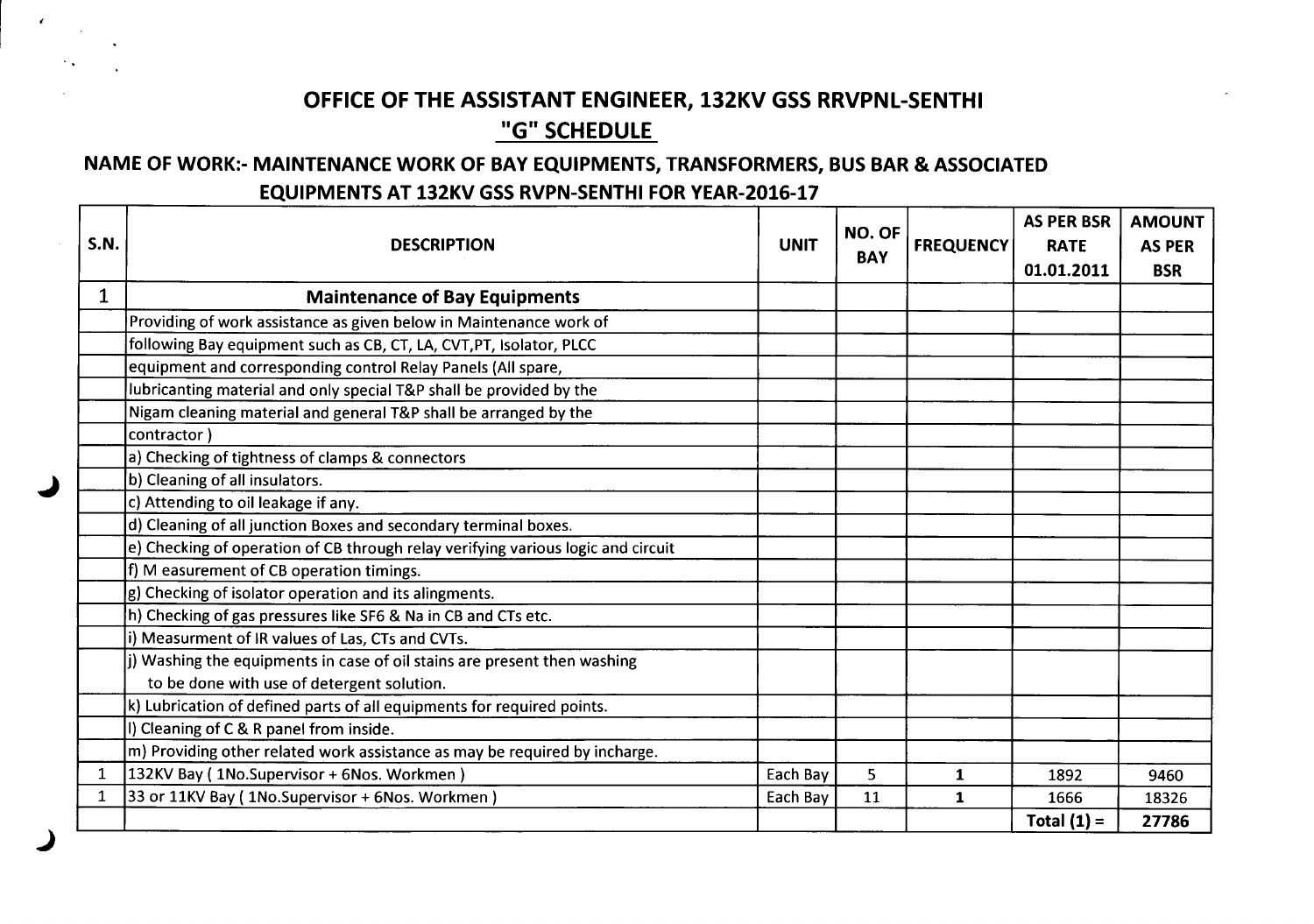| $\overline{2}$          | <b>Maintenance of Power Transformers</b>                                      |           |                |              |               |      |
|-------------------------|-------------------------------------------------------------------------------|-----------|----------------|--------------|---------------|------|
|                         | Providing of work assistance as given below in Maintenance of power           |           |                |              |               |      |
|                         | transformer for the following types of power transformer. (All spares,        |           |                |              |               |      |
|                         | lubricanting material and only special T&P shall be provided by the RVPN      |           |                |              |               |      |
|                         | cleaning material and general T&P shall be arranged by the contractor.)       |           |                |              |               |      |
|                         | a) Cleaning of porceline of bushing.                                          |           |                |              |               |      |
|                         | b) Cleaning of tightness of clamps & connectors.                              |           |                |              |               |      |
|                         | c) Cleaning buchholz relay & surge relays.                                    |           |                |              |               |      |
|                         | d) Cleaning of glasses of all oil level indicators.                           |           |                |              |               |      |
|                         | e) Cleaning of marshalling box cubical control etc.                           |           |                |              |               |      |
|                         | f) Attending to oil leakage from body & bushings.                             |           |                |              |               |      |
|                         | g) Checking of oil level in oil filed bushing.                                |           |                |              |               |      |
|                         | h) Checking of drycol air drying system.                                      |           |                |              |               |      |
|                         | i) Measurement of IR Value.                                                   |           |                |              |               |      |
|                         | j) Measurement of earth resistance.                                           |           |                |              |               |      |
|                         | k) Testing of PRD.                                                            |           |                |              |               |      |
|                         | I) Cleaning of Tripping circuits of buchholz & WDG. Oil tempreture controls   |           |                |              |               |      |
|                         | and protection scheme.                                                        |           |                |              |               |      |
|                         | m) Checking of OLTC gear operation.                                           |           |                |              |               |      |
|                         | n) Checking of auto circuit of cooling bank.                                  |           |                |              |               |      |
|                         | o) Taking of oil sample for testing.                                          |           |                |              |               |      |
|                         | $ p $ To carryout other special measurement as may be required.               |           |                |              |               |      |
|                         | q) Providing of other related work assistance as may be required by incharge. |           |                |              |               |      |
| 2                       | 132/33KV (Capacities) for (05Nos workmen)                                     | Each TRF. | $\overline{2}$ | $\mathbf 1$  | 1220          | 2440 |
| 2                       | 33/0.4KV & Aux.Supply station transformer for (03Nos. Workmen)                | Each TRF. | $\mathbf{1}$   | $\mathbf{1}$ | 774           | 774  |
|                         |                                                                               |           |                |              | Total $(2) =$ | 3214 |
| $\overline{\mathbf{3}}$ | <b>Maintenance of Bus Bars and associated Equipments</b>                      |           |                |              |               |      |
|                         | Providing of work assistance as given below in Maintenance of bus bar of      |           |                |              |               |      |
|                         | various voltage level (All spares, lubricating material and only special T&P  |           |                |              |               |      |
|                         | shall be provided by RVPN, cleaning material and general T&P shall be         |           |                |              |               |      |
|                         | arranged by contractor.                                                       |           |                |              |               |      |

 $\sim$ 

 $\sim$   $\sim$ 

 $\Delta \Delta \sim 10^4$ 

 $\sim$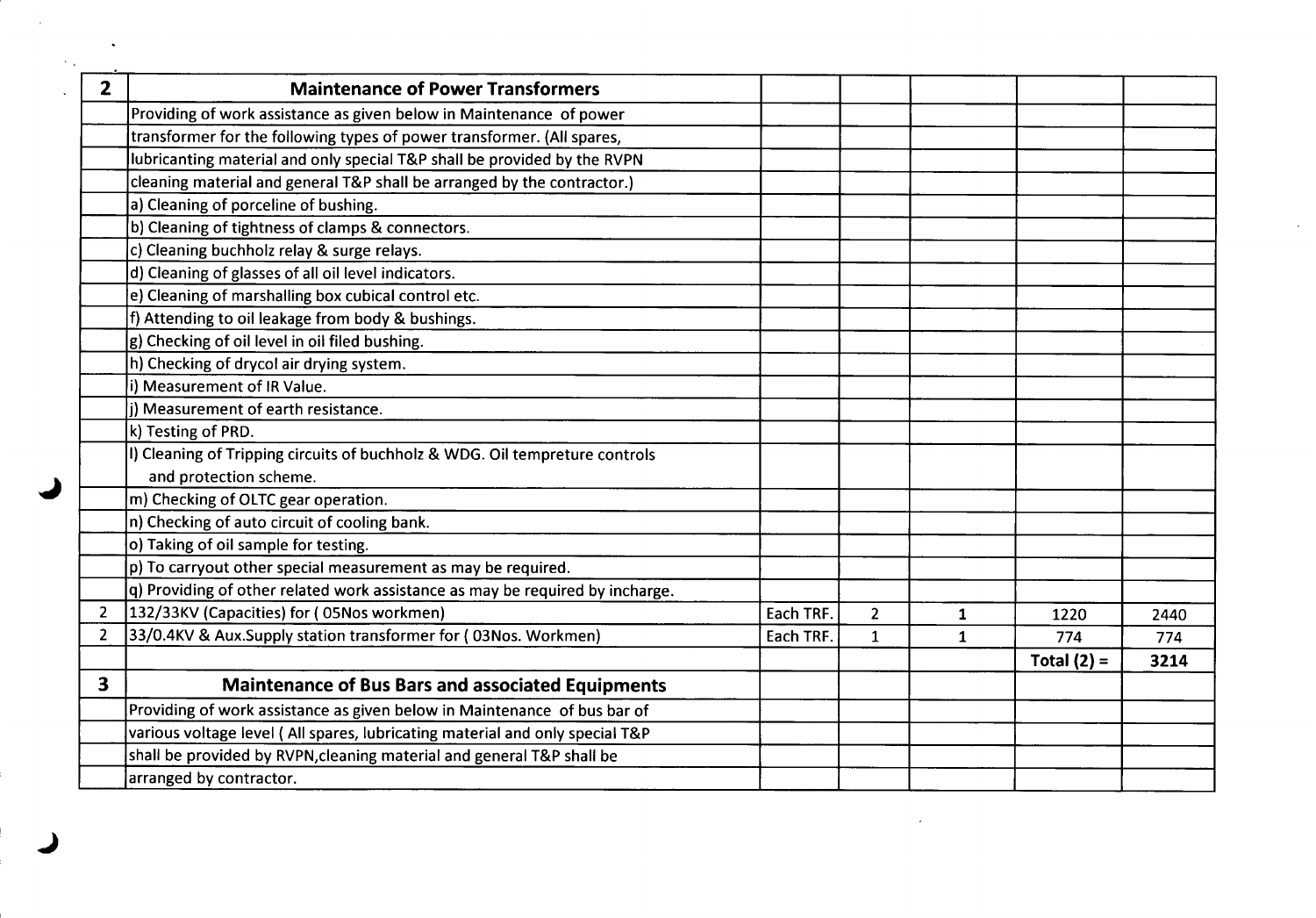|   | a) Tightining of clamps & connections on overhead bus conductors and gantries    |                                            |   |                          |       |
|---|----------------------------------------------------------------------------------|--------------------------------------------|---|--------------------------|-------|
|   | (at a maximum height of 25mtrs. Using sefty belts) also tightining of clamps/    |                                            |   |                          |       |
|   | connectors of all bus side associated equipments.                                |                                            |   |                          |       |
|   | b) Checking of operation of bus isolators and there aligment including motorized |                                            |   |                          |       |
|   | c) Cleaning of all insulators of suspension and tension setings of bus bars      |                                            |   |                          |       |
|   | insulators , bus insulators and bus CVTs/PTs.                                    |                                            |   |                          |       |
|   | d) Checking of operation of bus isolators and there aligments including          |                                            |   |                          |       |
|   | motorized operation.                                                             |                                            |   |                          |       |
|   | e) Maintenance of operating mechanisum & switches etc.                           |                                            |   |                          |       |
|   | i) Lubrication of all moving parts.                                              |                                            |   |                          |       |
| 3 | 132KV Bus Section (1No. Supervisor+ 4Nos. Workmen)                               | Each Sec.                                  | 4 | 1446                     | 5784  |
| 3 | 33KV Bus Section (1No. Supervisor+ 4Nos. Workmen)                                | Each Sec.                                  | 6 | 1351                     | 8106  |
|   |                                                                                  |                                            |   | Total $(3) =$            | 13890 |
|   |                                                                                  |                                            |   | <b>TOTAL</b> $(1+2+3) =$ | 44890 |
|   |                                                                                  | Amount as per CLRC (60% above of BSR 2011) |   | $=$                      | 26934 |
|   |                                                                                  |                                            |   | $G$ . Total $=$          | 71824 |

**(Rs = Seventy One Thousand Eight Hundred Twenty Four Only)**

 $\sim$ ासुस्

1. Above rates are as per BSR rates-2011 (Applicable w.e.f. 01.01.2011) for repair and maintenance work of EHV GSS.

2. The quantity of work may be decrease / increase as per site condition.

 $\mathbb{R}^{n-1}$ **ASSISTANT ENGINEER 132KV GSSRVPN SENTHI**

I /We hereby accept the above rates.

, .

 $\sim$ 

 $\mathbf{r}$ 

 $\bullet$ 

Signature of contractor with full address.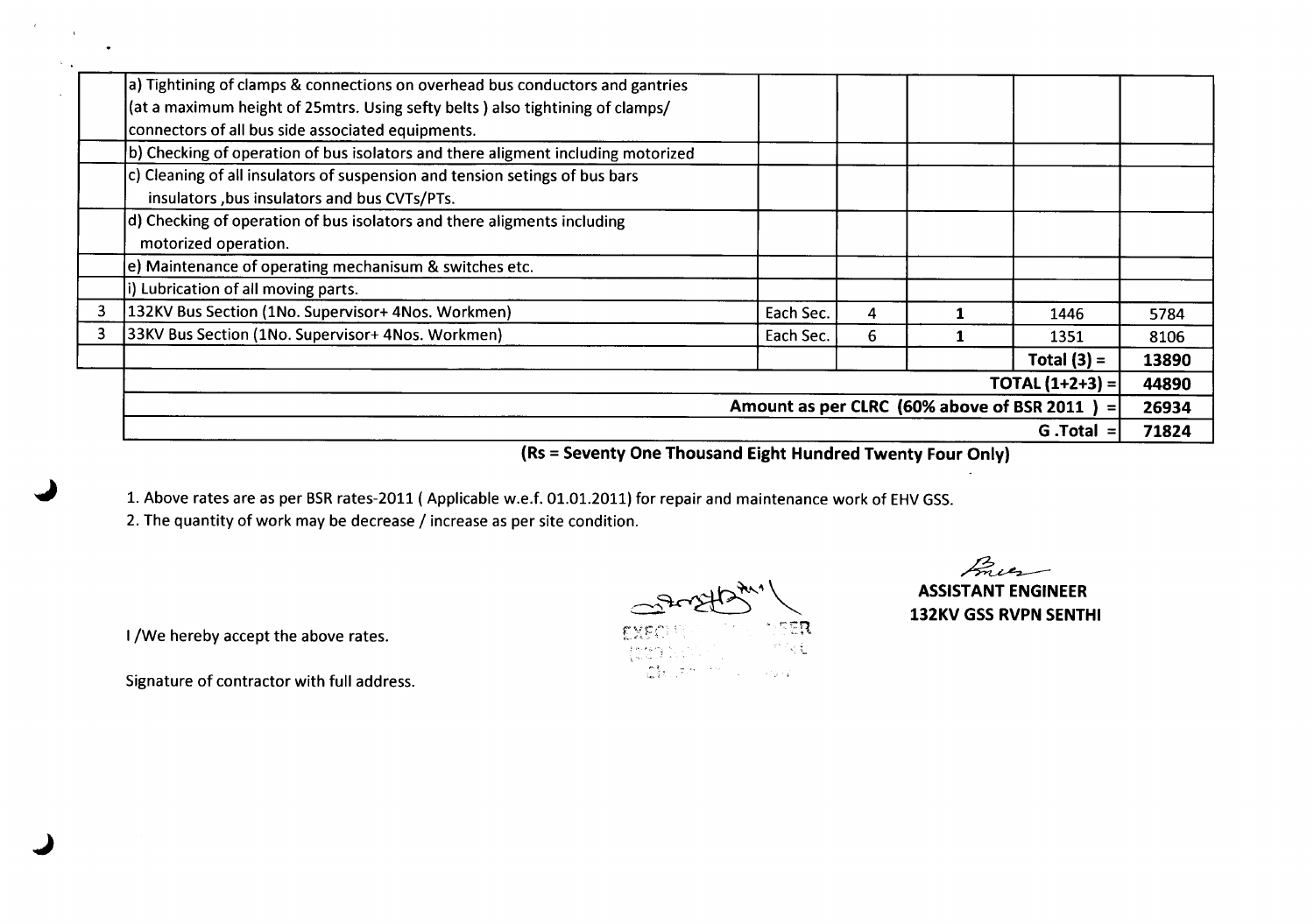

### RAJASTHAN RAJYA VIDYUT PRASARAN NIGAM LIMITED (AN ISO9001:2008 Certified Company) OFFICE OF THE ASSISTANT ENGINEER 132 K.V. G.S.S., AJOLIYA KA KHERA, POST-PUTHOLI, CHITTORGARH Ph.-01472-235520 E-mail ID:aen\_132\_akk@rvpn.co.in

Annexure-A

# G-Schedule (For Year 2016-17)

# OFFICE OF ASSISTANT ENGINEER, 132 KV GSS, AJOLIYA KA KHERA

Bay Maintenance work of Yard

| S.No.<br>(BSR-<br>2011) | <b>Description of Works</b>                                                                                                                                                                                                                                                                                                                                                                                                            | <b>Frequency</b> | <b>Unit</b> | Rate<br>(As per<br><b>BSR-</b><br>2011) | No. of<br>Bays/<br><b>Unit</b> | <b>Total</b> |
|-------------------------|----------------------------------------------------------------------------------------------------------------------------------------------------------------------------------------------------------------------------------------------------------------------------------------------------------------------------------------------------------------------------------------------------------------------------------------|------------------|-------------|-----------------------------------------|--------------------------------|--------------|
| 3.0                     | <b>Maintenance of Bay Equipments:</b>                                                                                                                                                                                                                                                                                                                                                                                                  |                  |             |                                         |                                |              |
|                         | Providing of work assistance as given<br>below in<br>maintenance work of<br>following bay equipments such as<br>Circuit Breaker, Current Transformers,<br>Lightening Arrester, Isolator, CVTs,<br>PLCC Equipments and corresponding<br>control and relay panels. (All spares,<br>lubricating materials and only special<br>T&P shall be providing by RVPN.<br>Cleaning material and general T&P<br>shall be arrange by the contactor.) |                  |             |                                         |                                |              |
|                         | a) Checking of tightness<br>of<br>clamps and connectors.                                                                                                                                                                                                                                                                                                                                                                               |                  |             |                                         |                                |              |
|                         | b) Cleaning of All Insulators.                                                                                                                                                                                                                                                                                                                                                                                                         |                  |             |                                         |                                |              |
|                         | c) Attending to oil leakage if any.                                                                                                                                                                                                                                                                                                                                                                                                    |                  |             |                                         |                                |              |
|                         | d) Cleaning of all junction boxes<br>and secondary terminal boxes.                                                                                                                                                                                                                                                                                                                                                                     |                  |             |                                         |                                |              |
|                         | e) Checking of operation of CB<br>through relays and verifying<br>various<br>control<br>logic<br>and<br>circuit<br>and<br>annunciation<br>circuits.                                                                                                                                                                                                                                                                                    |                  |             |                                         |                                |              |
|                         | f<br>Measurement of CB operation<br>timings.                                                                                                                                                                                                                                                                                                                                                                                           |                  |             |                                         |                                |              |
|                         | g) Checking of isolator operation<br>and its alignments.                                                                                                                                                                                                                                                                                                                                                                               |                  |             |                                         |                                |              |
|                         | h) Checking of Gas pressures like<br>$SF_6$ and $N_2$ in circuit breakers/<br>CTs, etc.                                                                                                                                                                                                                                                                                                                                                |                  |             |                                         |                                |              |
|                         | Measurement of IR values of<br>i)<br>LAs, CTs and CVTs.                                                                                                                                                                                                                                                                                                                                                                                |                  |             |                                         |                                |              |
|                         | j)<br>Lubrication of defined parts of<br>all Equipments all required<br>points.                                                                                                                                                                                                                                                                                                                                                        |                  |             |                                         |                                |              |
|                         | k) Washing the equipments, in<br>case oil stains are present,<br>then washing is to be done<br>with use of detergent solution.                                                                                                                                                                                                                                                                                                         |                  |             |                                         |                                |              |
|                         | $\mathsf{I}$<br>Cleaning of C&R panel from<br>inside.                                                                                                                                                                                                                                                                                                                                                                                  |                  |             |                                         |                                |              |
|                         | m) Providing other related work                                                                                                                                                                                                                                                                                                                                                                                                        |                  |             |                                         |                                |              |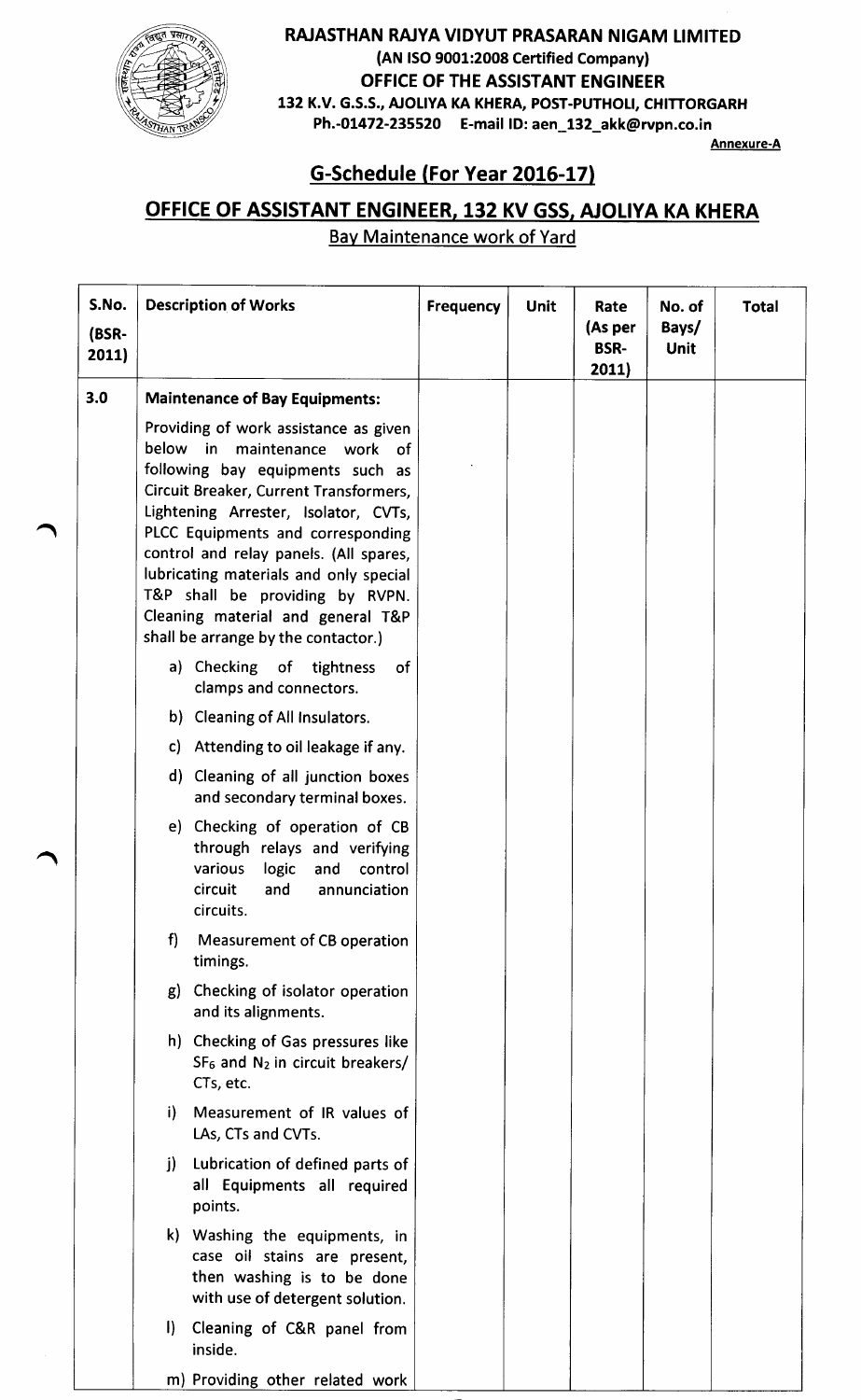|     | assistance as may be required<br>by in-charge.                                                                                                                                                                                                                                                                                                                                                                                                                                                                                                                                                                                                                                                                                                                                                                                                                                                                                                                                                                                                                                                                                                                                                                                                                                                                                                                                                              |                   |              |         |                |          |
|-----|-------------------------------------------------------------------------------------------------------------------------------------------------------------------------------------------------------------------------------------------------------------------------------------------------------------------------------------------------------------------------------------------------------------------------------------------------------------------------------------------------------------------------------------------------------------------------------------------------------------------------------------------------------------------------------------------------------------------------------------------------------------------------------------------------------------------------------------------------------------------------------------------------------------------------------------------------------------------------------------------------------------------------------------------------------------------------------------------------------------------------------------------------------------------------------------------------------------------------------------------------------------------------------------------------------------------------------------------------------------------------------------------------------------|-------------------|--------------|---------|----------------|----------|
| 3.3 | 132 KV Bay (1 No. Supervisor + 6 Nos.<br>Workmen).                                                                                                                                                                                                                                                                                                                                                                                                                                                                                                                                                                                                                                                                                                                                                                                                                                                                                                                                                                                                                                                                                                                                                                                                                                                                                                                                                          | Ones in a<br>Year | Each<br>Bay  | 1892.00 | 6              | 11352.00 |
| 3.4 | 33 KV Bay (1 No. Supervisor + 5 Nos.<br>Workmen).                                                                                                                                                                                                                                                                                                                                                                                                                                                                                                                                                                                                                                                                                                                                                                                                                                                                                                                                                                                                                                                                                                                                                                                                                                                                                                                                                           | Ones in a<br>Year | Each<br>Bay  | 1666.00 | 9              | 14994.00 |
| 4.0 | <b>Maintenance of Power Transformers:</b>                                                                                                                                                                                                                                                                                                                                                                                                                                                                                                                                                                                                                                                                                                                                                                                                                                                                                                                                                                                                                                                                                                                                                                                                                                                                                                                                                                   |                   |              |         |                |          |
|     | Providing of work assistance as given<br>below in maintenance of power<br>transformers for the following types<br>of power transformers. . (All spares,<br>lubricating materials and only special<br>T&P shall be providing by RVPN.<br>Cleaning material and general T&P<br>shall be arrange by the contactor.)<br>a) Cleaning of porcelain of bushings.<br>b) Checking of tightness of clamps<br>and connectors.<br>c) Cleaning of Buchholz & oil surge<br>relays.<br>Cleaning of glasses of all oil level<br>$\mathsf{d}$<br>indicators.<br>e) Cleaning of Marshalling Box,<br>cooler<br>control<br>cubicle,<br>thermometer, etc., as provided.<br>Attending to oil leakage from<br>f)<br>transformer body and bushings.<br>Checking of oil level in oil filled<br>g)<br>bushings.<br>h) Checking of Drycol air drying<br>system.<br>Measurement of IR values.<br>i)<br>of<br>Earth<br>j)<br>Measurement<br>Resistance.<br>k) Testing of PRD.<br>Checking of tripping circuits of<br>$\mathbf{D}$<br><b>Buchholz</b><br>&<br>WDG,<br>oil<br>controls<br>temperature<br>and<br>protection scheme.<br>m) Checking of OLT gear operations.<br>n) Checking of auto circuits of<br>cooling Bank.<br>o) Taking of oil samples for testing.<br>carry out other<br>p)<br>special<br>To<br>measurements<br>be<br>as<br>may<br>required.<br>q) Providing of other related work<br>assistance as may be required by |                   |              |         |                |          |
| 4.3 | work in-charge.<br>132/33 KV & 132/11 KV (all                                                                                                                                                                                                                                                                                                                                                                                                                                                                                                                                                                                                                                                                                                                                                                                                                                                                                                                                                                                                                                                                                                                                                                                                                                                                                                                                                               | Ones in a         | Each         | 1220.00 | $\overline{2}$ | 2440.00  |
|     | capacities) (5 Nos. Workmen).                                                                                                                                                                                                                                                                                                                                                                                                                                                                                                                                                                                                                                                                                                                                                                                                                                                                                                                                                                                                                                                                                                                                                                                                                                                                                                                                                                               | Year              | TRF.<br>Each | 774.00  | $\mathbf{1}$   | 774.00   |
| 4.4 | 33/11 KV & Auxiliary supply Station<br>Transformer (3 Nos. Workmen).                                                                                                                                                                                                                                                                                                                                                                                                                                                                                                                                                                                                                                                                                                                                                                                                                                                                                                                                                                                                                                                                                                                                                                                                                                                                                                                                        | Ones in a<br>Year | TRF.         |         |                |          |
| 5.0 | <b>Maintenance of Bus Bars and</b><br><b>Associated Equipments:</b><br>Providing work assistance as given                                                                                                                                                                                                                                                                                                                                                                                                                                                                                                                                                                                                                                                                                                                                                                                                                                                                                                                                                                                                                                                                                                                                                                                                                                                                                                   |                   |              |         |                |          |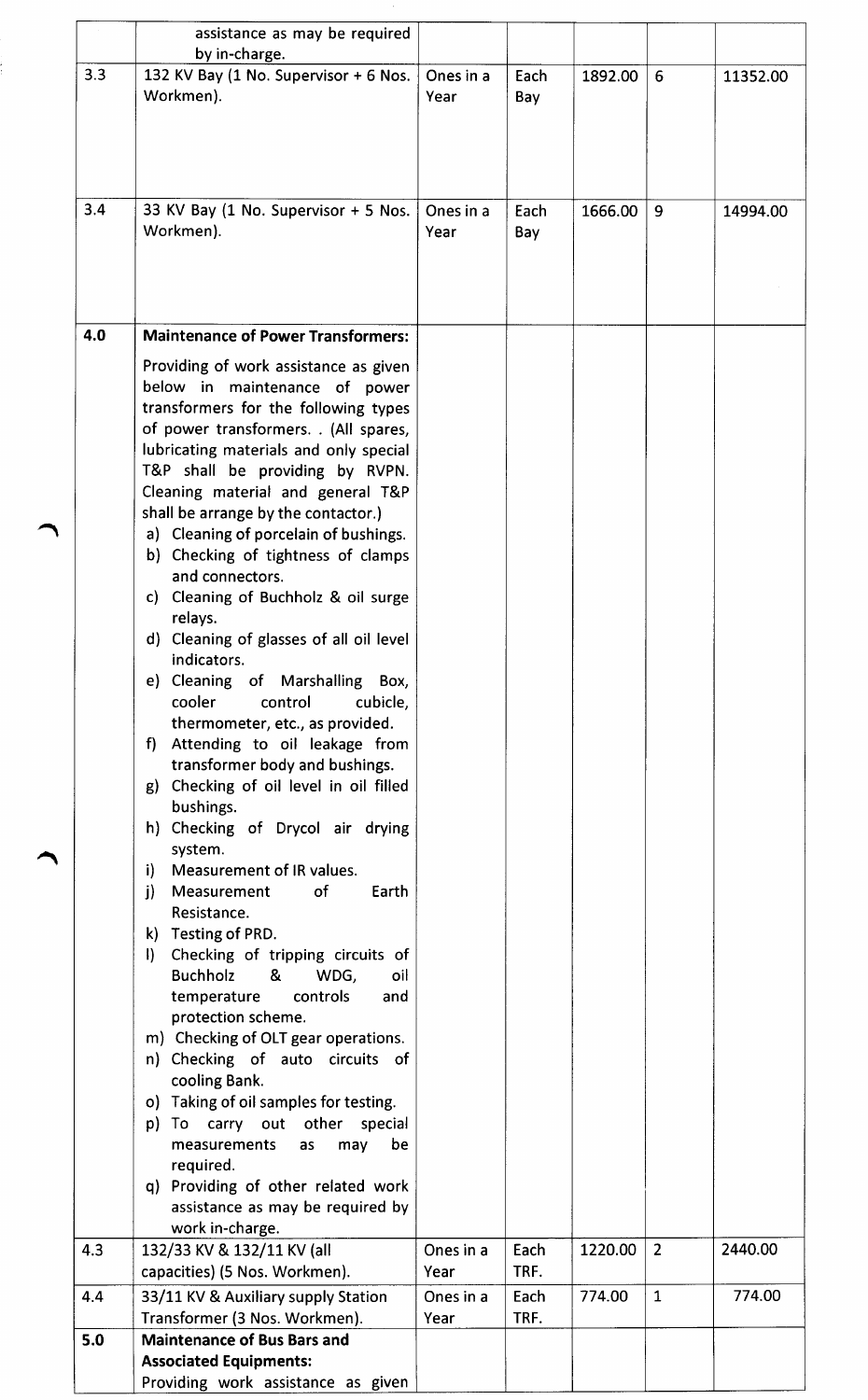|     |             | (Rs. Seventy Three Thousand Eight Hundred Forty Three)<br>Say as, In Words |           |         | $(R/O) =$                 |                |                    |
|-----|-------------|----------------------------------------------------------------------------|-----------|---------|---------------------------|----------------|--------------------|
|     |             |                                                                            |           | Grand   | Total                     |                | 73843              |
|     |             |                                                                            |           |         | Add 60% above as per CLRC |                | 27691.2<br>73843.2 |
|     |             |                                                                            |           |         | Total                     |                | 46152              |
|     |             | Supervisor + 4 Nos. Workmen).                                              | Year      | Section |                           |                |                    |
| 5.4 |             | 33/11 KV Bus Section (1 No.                                                | Ones in a | Each    | 1351.00                   | 8              | 10808.00           |
|     |             | + 4 Nos. Workmen).                                                         | Year      | Section |                           |                |                    |
| 5.3 |             | 132 KV Bus Section (1 No. Supervisor                                       | Ones in a | Each    | 1446.00                   | $\overline{4}$ | 5784.00            |
|     |             | required by work in-charge.                                                |           |         |                           |                |                    |
|     |             | work assistance as may be                                                  |           |         |                           |                |                    |
|     | g)          | Providing of other related                                                 |           |         |                           |                |                    |
|     | f).         | Lubrication of all moving parts.                                           |           |         |                           |                |                    |
|     |             | mechanism and switches, etc.                                               |           |         |                           |                |                    |
|     |             | e) Maintenance<br>of operating                                             |           |         |                           |                |                    |
|     |             | including motorized operation.                                             |           |         |                           |                |                    |
|     |             | isolators and their alignment                                              |           |         |                           |                |                    |
|     |             | d) Checking of operation of Bus                                            |           |         |                           |                |                    |
|     |             | Isolators, Bus CVTs/ PTs.                                                  |           |         |                           |                |                    |
|     |             | of Bus Bar and insulator of Bus                                            |           |         |                           |                |                    |
|     |             | suspension and tension strings                                             |           |         |                           |                |                    |
|     |             | c) Cleaning of all insulators of                                           |           |         |                           |                |                    |
|     |             | (a).                                                                       |           |         |                           |                |                    |
|     |             | during work under item No.                                                 |           |         |                           |                |                    |
|     |             | clamps & connectors of bus                                                 |           |         |                           |                |                    |
|     |             | b) Replacement of worn out                                                 |           |         |                           |                |                    |
|     |             | equipments.                                                                |           |         |                           |                |                    |
|     |             | of all bus side associated                                                 |           |         |                           |                |                    |
|     |             | lighting of clamp/connectors                                               |           |         |                           |                |                    |
|     |             | using<br>safety belts). Also,                                              |           |         |                           |                |                    |
|     |             | maximum height of 25 Meter                                                 |           |         |                           |                |                    |
|     |             | conductors and gantries (at as                                             |           |         |                           |                |                    |
|     |             | connectors on overhead bus                                                 |           |         |                           |                |                    |
|     |             | a) Tightening of clamps<br>&                                               |           |         |                           |                |                    |
|     | contactor.) |                                                                            |           |         |                           |                |                    |
|     | T&P         | RVPN. Cleaning material and general<br>shall<br>be arrange<br>by the       |           |         |                           |                |                    |
|     |             | special T&P shall be providing by                                          |           |         |                           |                |                    |
|     |             | spares, lubricating materials and only                                     |           |         |                           |                |                    |
|     |             | BARS of various voltage levels.(All                                        |           |         |                           |                |                    |
|     |             |                                                                            |           |         |                           |                |                    |

نياتي  $\frac{1}{2} \frac{1}{4}$ Controllate Webs

 $\overline{1}$  $3$ Malar<sup>e</sup>

ASSISTANT ENGINEER (132 KV GSS) AJOLlYA KA KHERA, CHITTORGARH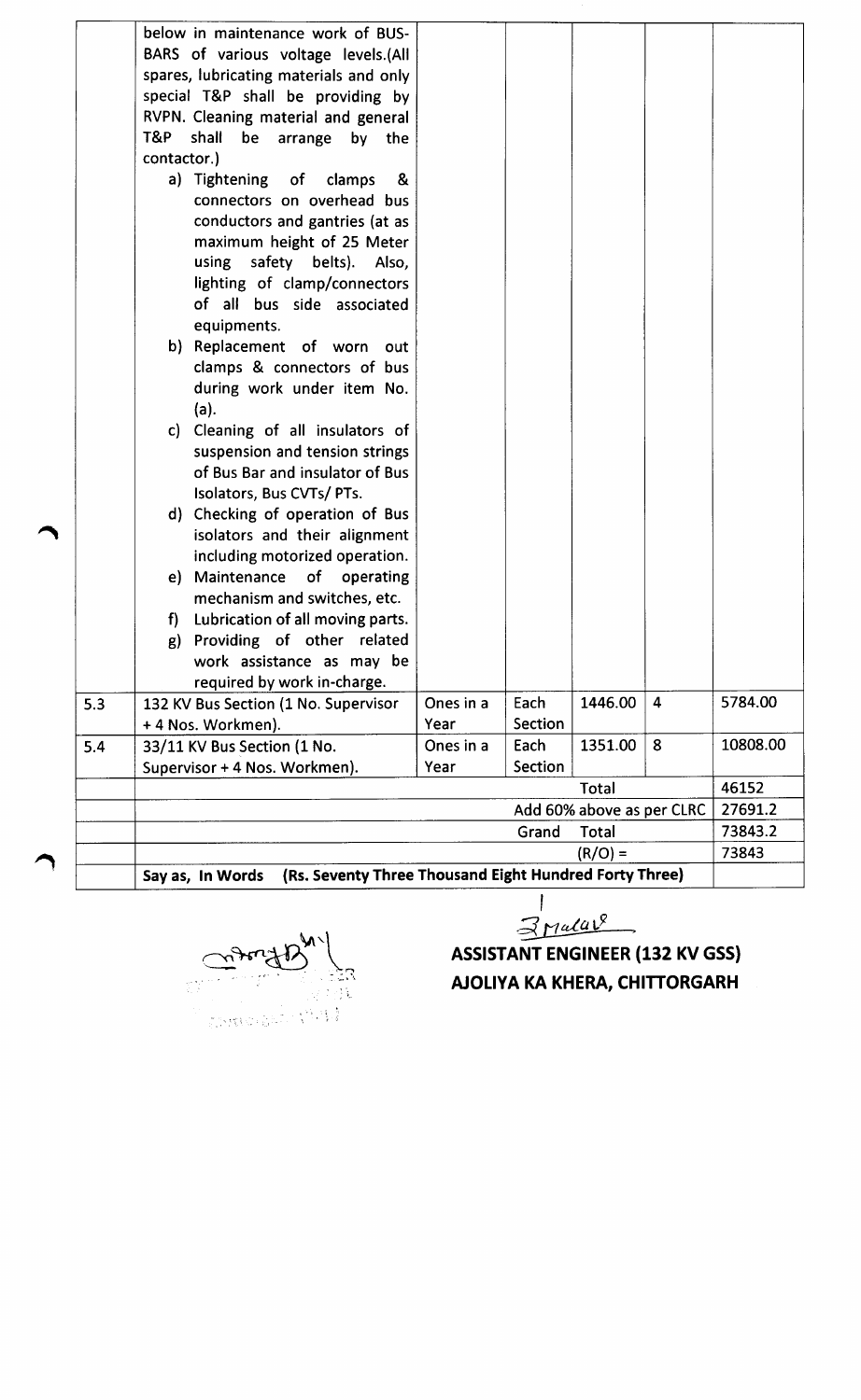

**( An ISO9001:2008 certified Company)**

# **OFFICEOF THEASSISTANTENGINEER(132 KV GSS)BAROL! DISTT. CHITTORGARH**

|       |                | SCHEDULE OF QUANTITY AND PRICES FOR THE MAINTENANCE WORK<br>OF 132 KV GSS , Baroli Rawatbhata Distt - Chittorgarh F.Y. 2016-17 (For two Quarters)                                                                                                                                                                         |             |                               |     |                |                         |
|-------|----------------|---------------------------------------------------------------------------------------------------------------------------------------------------------------------------------------------------------------------------------------------------------------------------------------------------------------------------|-------------|-------------------------------|-----|----------------|-------------------------|
| S.No. | CODE<br>NO.    | Description of work                                                                                                                                                                                                                                                                                                       | <b>UNIT</b> | Rates<br>as per<br><b>BSR</b> | QTY | Freq.          | Amounts in<br><b>Rs</b> |
| 1     | $\overline{2}$ | 3                                                                                                                                                                                                                                                                                                                         | 4           | 5                             | 6   | $\overline{7}$ | 8                       |
| 1     | 3              | <b>Maintenance of Bay Equipments</b>                                                                                                                                                                                                                                                                                      |             |                               |     |                |                         |
|       |                | Providing work assistance as given below in maintenance                                                                                                                                                                                                                                                                   |             |                               |     |                |                         |
|       |                | work of following bay equipments such as Circuit Breaker,                                                                                                                                                                                                                                                                 |             |                               |     |                |                         |
|       |                | Current Transformers, Lighting Arrestors, Isolaters, CVTs,                                                                                                                                                                                                                                                                |             |                               |     |                |                         |
|       |                | PLCC equipments and corresponding Control and Relay                                                                                                                                                                                                                                                                       |             |                               |     |                |                         |
|       |                | Panels (All spares , lubricating Control and special T & P<br>shall be provided by RVPN. Cleaning material and general T & P                                                                                                                                                                                              |             |                               |     |                |                         |
|       |                | shall be arranged by the contractor.)                                                                                                                                                                                                                                                                                     |             |                               |     |                |                         |
|       |                | (a) Checking of tightness of clamps & connections.<br>(b) Cleaning of all insulators                                                                                                                                                                                                                                      |             |                               |     |                |                         |
|       |                | (c) attending to oil leakage, if any                                                                                                                                                                                                                                                                                      |             |                               |     |                |                         |
|       |                | d) Cleaning of all Junction Boxes and secondary terminal boxes.<br>(e) C.B. Through relays and verifying various logic and control<br>circuits and annunciation circuits.                                                                                                                                                 |             |                               |     |                |                         |
|       |                | (f) Measurement of C.B. operation timings.                                                                                                                                                                                                                                                                                |             |                               |     |                |                         |
|       |                | (g) Checking of Isolator operation and its aligments.<br>(h) Checking of gas pressures like SF6 & N2 in circuit<br>breakers/CTs, etc.                                                                                                                                                                                     |             |                               |     |                |                         |
|       |                | (i) Measurement of I.R.Values of LAs, CTs and CVTs.                                                                                                                                                                                                                                                                       |             |                               |     |                |                         |
|       |                | (j) Lubrication of defind parts of all equipments at all required points.<br>(k) Washing the eqiupments, in case oil stains are present, then<br>washing is to be done with use of detergent solution.                                                                                                                    |             |                               |     |                |                         |
|       |                | (I) Cleaning of C & R Panel from inside.                                                                                                                                                                                                                                                                                  |             |                               |     |                |                         |
|       |                | (m)Tightening of clamps & connectors and spacers on overhead bus<br>conductors and gantries (at a maximum height of 25 meter using<br>safety belts).                                                                                                                                                                      |             |                               |     |                |                         |
|       |                | Also , tighting ofclamps / connectors of all associated equipments<br>connected to such overhead bus<br>$(n)$ Providing other related work assistance as may be required by                                                                                                                                               |             |                               |     |                |                         |
|       |                | incharge                                                                                                                                                                                                                                                                                                                  |             |                               |     |                |                         |
| 1.1   | 3.3            | $(2)$ 132 KV Bay (01No.Supervisor + 6 Nos.Workmen)                                                                                                                                                                                                                                                                        | Each Bav    | 1892                          | 4   | One times      | 7568                    |
| 1.2   | 3.4            | 33 KV & 11 KV Bay (01No.Supervisor + 5 Nos.Workmen)<br>Maintenance of Power Transformers                                                                                                                                                                                                                                  | Each Bay    | 1666                          | 15  | One times      | 24990                   |
| 2     | 4              |                                                                                                                                                                                                                                                                                                                           |             |                               |     |                |                         |
|       |                | Providing work assistance as given below in Maintenance of Power<br>Transformers for the following types of Power Transformers. (All<br>spares, lubricating material and only special T&P shall be provided by<br>RVPN.Cleaning material and general T&P shall be arranged by the<br>a) Cleaning of porcelain of bushings |             |                               |     |                |                         |
|       |                | b) Checking of lightness of clamps & connectors.                                                                                                                                                                                                                                                                          |             |                               |     |                |                         |
|       |                | c) Cleaning of Bucholz & oil surge relays.                                                                                                                                                                                                                                                                                |             |                               |     |                |                         |
|       |                | d) Cleaning of glasses of all oil level indicators.                                                                                                                                                                                                                                                                       |             |                               |     |                |                         |
|       |                | e) Cleaning of marshalling box, cooler control cubicle, thermometer,<br>etc., as provided.                                                                                                                                                                                                                                |             |                               |     |                |                         |
|       |                |                                                                                                                                                                                                                                                                                                                           |             |                               |     |                |                         |

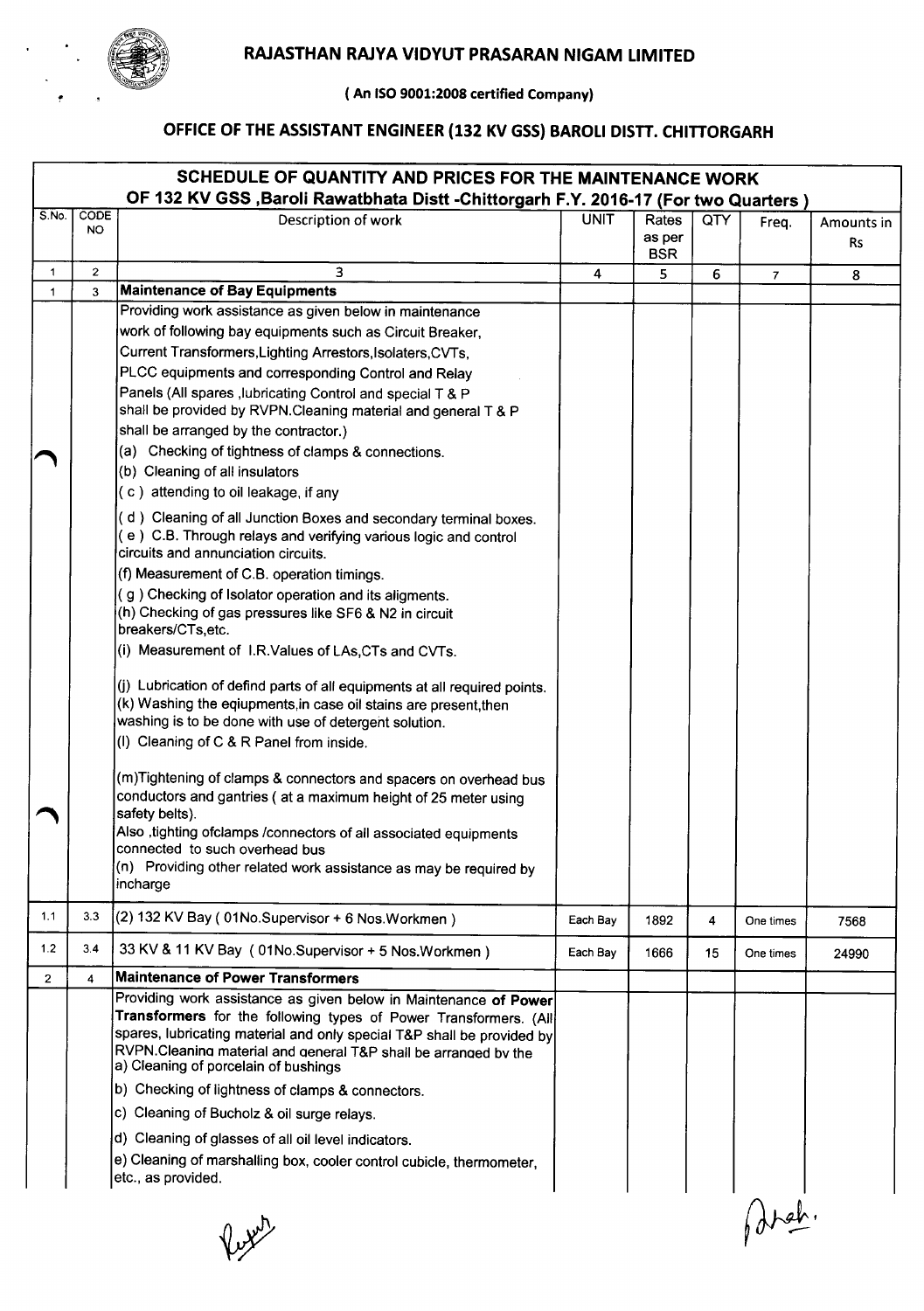|     |     | f) Attending to oil leakage from Tr. Body & Bushings.<br>g) Checking of oil level in oil filled bushings<br>h) Checking of Drycol air drying system.<br>i) Measurement of IR values<br>(j) Masurement of earth resistance.<br>k) Testing of PRD.<br>I) Checking of tripping circuits of Bucholz & WDG, oil temperatur<br>controls . and protection scheme.<br>m) Checking of OLTC gear operations.<br>n) Checking of auto circuits of cooling bank.                                                                                                                                                                                                                                                                                                                                                                                                                                                                                                                                                                    |              |      |                |                |       |
|-----|-----|------------------------------------------------------------------------------------------------------------------------------------------------------------------------------------------------------------------------------------------------------------------------------------------------------------------------------------------------------------------------------------------------------------------------------------------------------------------------------------------------------------------------------------------------------------------------------------------------------------------------------------------------------------------------------------------------------------------------------------------------------------------------------------------------------------------------------------------------------------------------------------------------------------------------------------------------------------------------------------------------------------------------|--------------|------|----------------|----------------|-------|
|     |     | o) Taking of oil samples for testing.<br>p) Carrying out other special measurements as may be required.<br>q) Providing of other related work assistance as may be required by<br>work in charge.                                                                                                                                                                                                                                                                                                                                                                                                                                                                                                                                                                                                                                                                                                                                                                                                                      |              |      |                |                |       |
| 2.1 | 4.3 | 132/33 KV & 132/11 KV (all capacities) (5 Nos Workmen)                                                                                                                                                                                                                                                                                                                                                                                                                                                                                                                                                                                                                                                                                                                                                                                                                                                                                                                                                                 | Each Trf     | 1220 | $\overline{2}$ | One times      | 2440  |
| 2.2 |     | 33/11 KV & aux supply station transformer(3 Nos workmen)                                                                                                                                                                                                                                                                                                                                                                                                                                                                                                                                                                                                                                                                                                                                                                                                                                                                                                                                                               | Each Trf     | 774  | $\overline{2}$ | One times      | 1548  |
|     | 5   | Maintenance work of Bus Bars and associated equipments                                                                                                                                                                                                                                                                                                                                                                                                                                                                                                                                                                                                                                                                                                                                                                                                                                                                                                                                                                 |              |      |                |                |       |
|     |     | Providing work assistance as given below in maintenance<br>work of Bus Bars of various voltage levels.(All spares, lubric-<br>ating material and only speacial T & P shall be provided by<br>RVPN.Cleaning material and general T & P shall be arranged<br>by the contractor.<br>(a) Tightening of clamps & connectors on overhead bus con-<br>ductors and gantries (at a maximum height of 25 metre usi-<br>ng safety belts ). Also tighting of clamps / connectors of all<br>bus side associated equipments<br>(b) Replacement of worn out clamps & connectors of bus<br>during work under item No. (a).<br>(c) Cleaning of all insulaters of suspension and tension<br>string of bus bars and insulators of bus isolators, Bus CVT's<br>/PT's.<br>(d) Cheaking of operation of Bus isolators and their alignm-<br>ent including motorized operation.<br>(e) Maintenance of operating mechanism & switches, etc.<br>(f) Lubrication of all moving parts.<br>(g) Providing of other related work assistance as may be |              |      |                |                |       |
| 3.1 |     | required by Work Incharge.<br>5.3 132 KV Bus Section (01No.Supervisor + 4 Nos.Workmen)                                                                                                                                                                                                                                                                                                                                                                                                                                                                                                                                                                                                                                                                                                                                                                                                                                                                                                                                 | Each Section | 1446 | 4              | Once a year    | 5784  |
| 3.2 |     | 5.4 33 KV & 11 KV Bus Section (01No.Supervisor + 4 Nos.Workmen)                                                                                                                                                                                                                                                                                                                                                                                                                                                                                                                                                                                                                                                                                                                                                                                                                                                                                                                                                        | Each Section | 1351 | 16             | Once a year    | 21616 |
|     |     |                                                                                                                                                                                                                                                                                                                                                                                                                                                                                                                                                                                                                                                                                                                                                                                                                                                                                                                                                                                                                        |              |      |                | <b>TOTAL A</b> | 63946 |

#### **Add CLRC Rates 60% above BSR**

38367.6 102313.6 **102314**

(In Words One Lakhs Two Thousand Three Hundred Fourteen Only)

Juntor Engineer 132 KV GSS, RRVPNL, Baroli Rawatbhata

εŔ 알일  $\langle . \rangle$ 

~~,

**TOTALB SAY**

Assistant Engineer 132 KV GSS, RRVPNL, Baroli Rawatbhata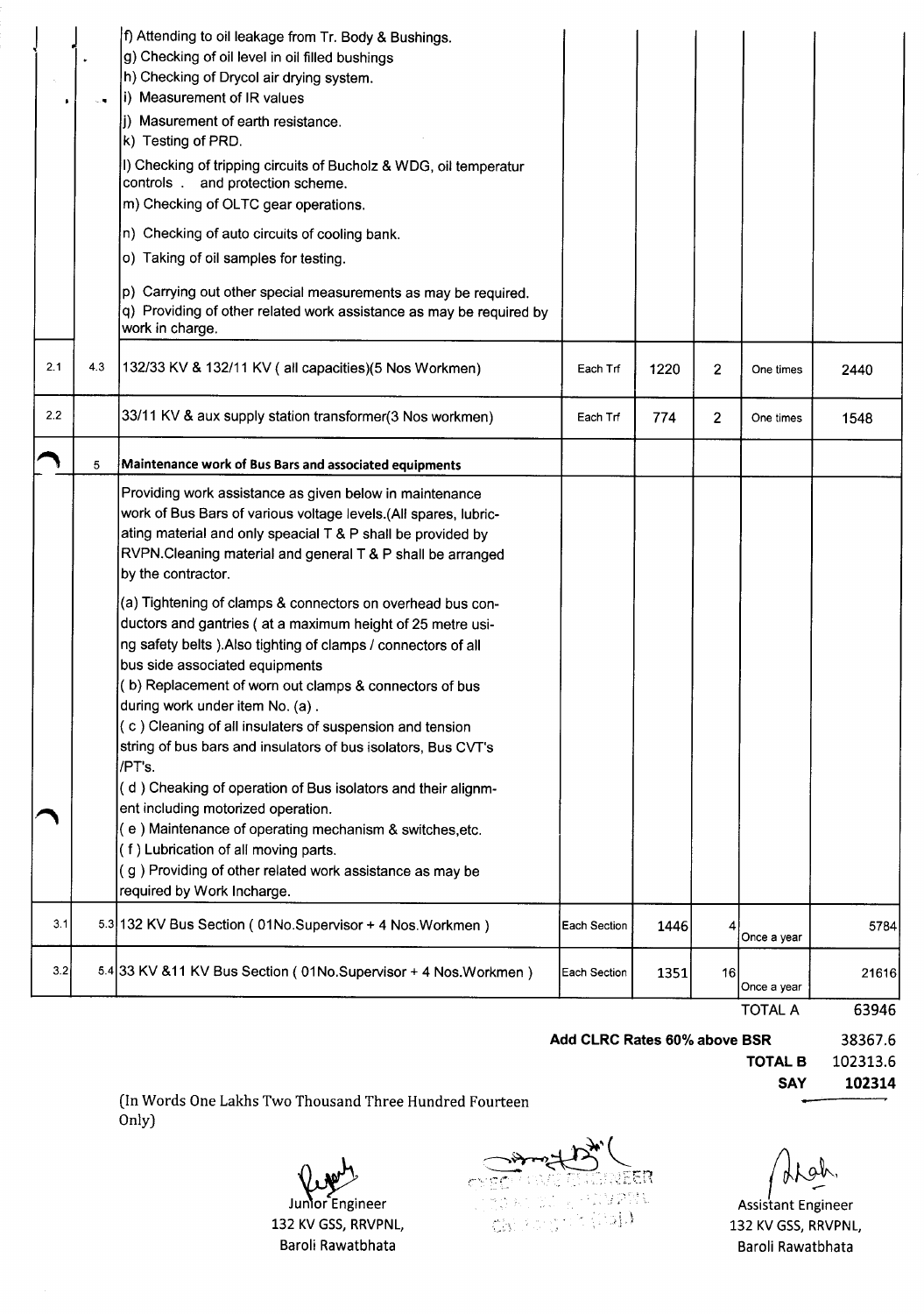

#### **RAJASTHAN RAJVAVIDVUT PRASARAN NIGAM LIMITED**

**( An ISO 9001:2008 certified Company)**

**OFFICEOF THE ASSISTANTENGINEER(132 KV GSS)BEGUN DISTT. CHITTORGARH**

| -1             | N <sub>O</sub><br>$\overline{2}$<br>3 | Description of work<br>3<br><b>Maintenance of Bay Equipments</b>                                                                                            | <b>UNIT</b><br>4 | Rates as<br>per BSR | QTY | Freq.          | Amounts in Rs |
|----------------|---------------------------------------|-------------------------------------------------------------------------------------------------------------------------------------------------------------|------------------|---------------------|-----|----------------|---------------|
|                |                                       |                                                                                                                                                             |                  |                     |     |                |               |
|                |                                       |                                                                                                                                                             |                  | 5                   | 6   | $\overline{7}$ | 8             |
|                |                                       |                                                                                                                                                             |                  |                     |     |                |               |
|                |                                       | Providing work assistance as given below in maintenance                                                                                                     |                  |                     |     |                |               |
|                |                                       | work of following bay equipments such as Circuit Breaker,                                                                                                   |                  |                     |     |                |               |
|                |                                       | Current Transformers, Lighting Arrestors, Isolaters, CVTs,                                                                                                  |                  |                     |     |                |               |
|                |                                       | PLCC equipments and corresponding Control and Relay                                                                                                         |                  |                     |     |                |               |
|                |                                       | Panels (All spares , lubricating Control and special T & P<br>shall be provided by RVPN. Cleaning material and general T & P                                |                  |                     |     |                |               |
|                |                                       | shall be arranged by the contractor.)                                                                                                                       |                  |                     |     |                |               |
|                |                                       | (a) Checking of tightness of clamps $&$ connections.                                                                                                        |                  |                     |     |                |               |
|                |                                       | (b) Cleaning of all insulators                                                                                                                              |                  |                     |     |                |               |
|                |                                       | $(c)$ attending to oil leakage, if any                                                                                                                      |                  |                     |     |                |               |
|                |                                       | (d) Cleaning of all Junction Boxes and secondary terminal boxes.                                                                                            |                  |                     |     |                |               |
|                |                                       | (e) C.B. Through relays and verifying various iogic and control circuits and                                                                                |                  |                     |     |                |               |
|                |                                       | annunciation circuits                                                                                                                                       |                  |                     |     |                |               |
|                |                                       | (f) Measurement of C.B. operation timings.                                                                                                                  |                  |                     |     |                |               |
|                |                                       | (g) Checking of Isolator operation and its aligments.                                                                                                       |                  |                     |     |                |               |
|                |                                       | (h) Checking of gas pressures like SF6 & N2 in circuit breakers/CTs, etc.                                                                                   |                  |                     |     |                |               |
|                |                                       | (i) Measurement of I.R.Values of LAs, CTs and CVTs.                                                                                                         |                  |                     |     |                |               |
|                |                                       | (j) Lubrication of defind parts of all equipments at all required points.<br>(k) Washing the eqiupments, in case oil stains are present, then washing is to |                  |                     |     |                |               |
|                |                                       | be done with use of detergent solution                                                                                                                      |                  |                     |     |                |               |
|                |                                       | (l) Cleaning of $C & R$ Panel from inside.                                                                                                                  |                  |                     |     |                |               |
|                |                                       | (m)Tightening of clamps & connectors and spacers on overhead bus                                                                                            |                  |                     |     |                |               |
|                |                                       | conductors and gantries (at a maximum height of 25 meter using safety                                                                                       |                  |                     |     |                |               |
|                |                                       | belts). Also , tighting of clamps / connectors of all associated equipments                                                                                 |                  |                     |     |                |               |
|                |                                       | connected to such overhead bus.                                                                                                                             |                  |                     |     |                |               |
|                |                                       | $(n)$ Providing other related work assistance as may be required by incharge                                                                                |                  |                     |     |                |               |
| 1.1            | 3.3                                   | $(2)$ 132 KV Bay (01No.Supervisor + 6 Nos.Workmen)                                                                                                          | Each Bay         | 1892                | 4   | One time       | 7568          |
| 1.2            | 3.4                                   | 33 KV Bay (01No.Supervisor + 5 Nos.Workmen)                                                                                                                 | Each Bay         | 1666                | 11  | One time       | 18326         |
| $\overline{2}$ | $\overline{4}$                        | <b>Maintenance of Power Transformers</b>                                                                                                                    |                  |                     |     |                |               |
|                |                                       | Providing work assistance as given below in Maintenance of Power                                                                                            |                  |                     |     |                |               |
|                |                                       | Transformers for the following types of Power Transformers. (All spares,                                                                                    |                  |                     |     |                |               |
|                |                                       | lubricating material and only special T&P shall be provided by<br>RVPN.Cleaning material and general T&P shall be arranged by the                           |                  |                     |     |                |               |
|                |                                       | contractor.)                                                                                                                                                |                  |                     |     |                |               |
|                |                                       | a) Cleaning of porcelain of bushings                                                                                                                        |                  |                     |     |                |               |
|                |                                       | b) Checking of lightness of clamps & connectors.                                                                                                            |                  |                     |     |                |               |
|                |                                       | c) Cleaning of Bucholz & oil surge relays.                                                                                                                  |                  |                     |     |                |               |
|                |                                       |                                                                                                                                                             |                  |                     |     |                |               |
|                |                                       | d) Cleaning of glasses of all oil level indicators.                                                                                                         |                  |                     |     |                |               |
|                |                                       | e) Cleaning of marshalling box, cooler control cubicle, thermometer, etc., as<br>provided.                                                                  |                  |                     |     |                |               |

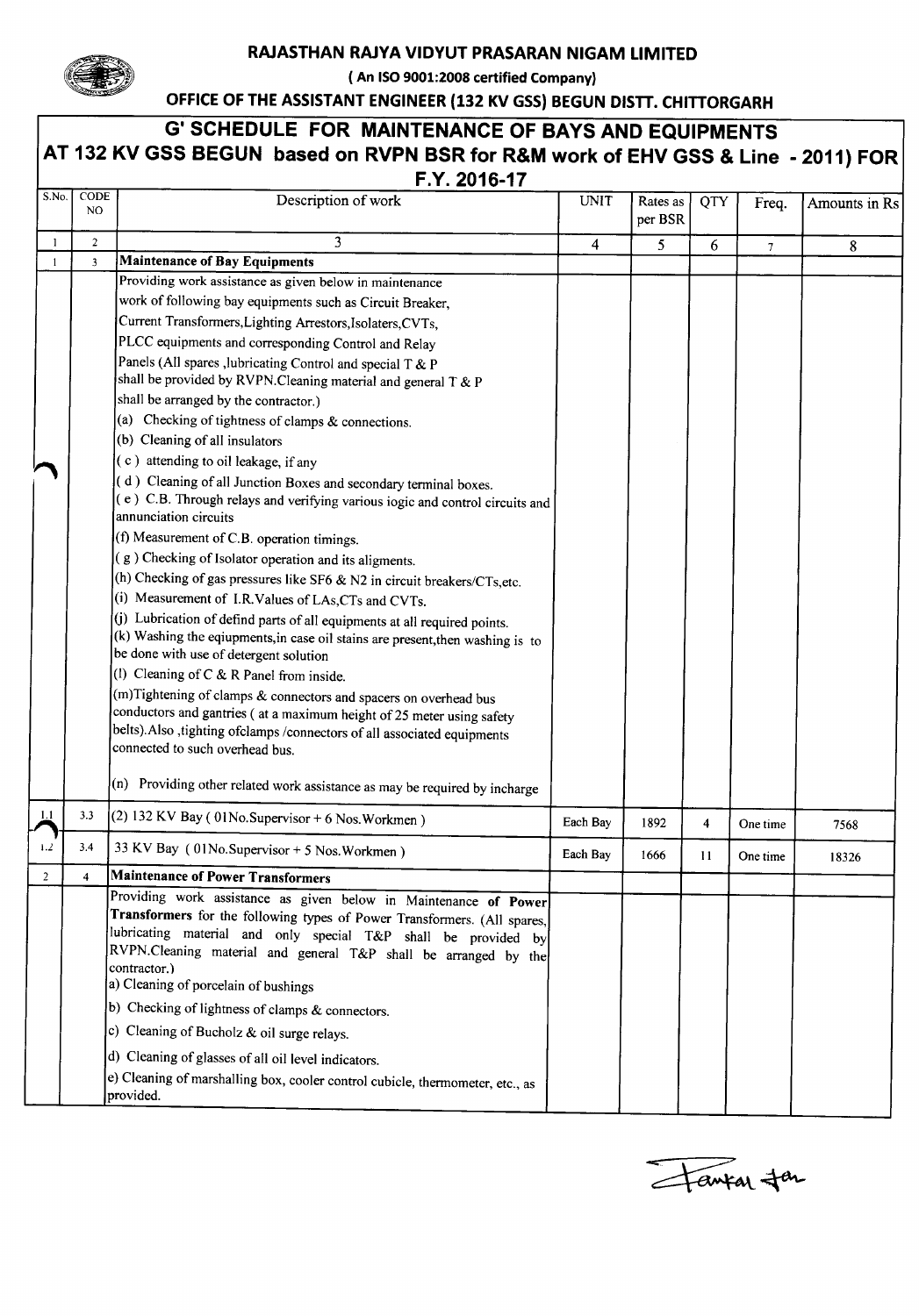|                         |     | f) Attending to oil leakage from Tr. Body & Bushings.                                                 |                              |      |   |                    |               |
|-------------------------|-----|-------------------------------------------------------------------------------------------------------|------------------------------|------|---|--------------------|---------------|
|                         |     | g) Checking of oil level in oil filled bushings                                                       |                              |      |   |                    |               |
|                         |     | h) Checking of Drycol air drying system.                                                              |                              |      |   |                    |               |
|                         |     | i) Measurement of IR values                                                                           |                              |      |   |                    |               |
|                         |     | i) Masurement of earth resistance.                                                                    |                              |      |   |                    |               |
|                         |     | k) Testing of PRD.                                                                                    |                              |      |   |                    |               |
|                         |     | I) Checking of tripping circuits of Bucholz & WDG, oil temperature controls<br>and protection scheme. |                              |      |   |                    |               |
|                         |     | m) Checking of OLTC gear operations.                                                                  |                              |      |   |                    |               |
|                         |     | n) Checking of auto circuits of cooling bank.                                                         |                              |      |   |                    |               |
|                         |     | o) Taking of oil samples for testing.                                                                 |                              |      |   |                    |               |
|                         |     | p) Carrying out other special measurements as may be required.                                        |                              |      |   |                    |               |
|                         |     | q) Providing of other related work assistance as may be required by work in                           |                              |      |   |                    |               |
|                         |     | charge.                                                                                               |                              |      |   |                    |               |
| 2.1                     | 4.3 | $(132/33 \text{ KV} \& 132/11 \text{ KV}$ (all capacities)(5 Nos Workmen)                             | Each                         | 1220 | 2 | One time           | 2440          |
| 2.2                     |     | 33/11 KV & aux supply station transformer(3 Nos workmen)                                              | Each                         | 774  | 1 | One time           | 774           |
| $\overline{\mathbf{3}}$ | 5   | Maintenance work of Bus Bars and associated equipments                                                |                              |      |   |                    |               |
|                         |     | Providing work assistance as given below in maintenance                                               |                              |      |   |                    |               |
|                         |     | work of Bus Bars of various voltage levels.(All spares, lubric-                                       |                              |      |   |                    |               |
|                         |     | ating material and only speacial T & P shall be provided by                                           |                              |      |   |                    |               |
|                         |     | RVPN.Cleaning material and general T & P shall be arranged                                            |                              |      |   |                    |               |
|                         |     | by the contractor.                                                                                    |                              |      |   |                    |               |
|                         |     | (a) Tightening of clamps & connectors on overhead bus con-                                            |                              |      |   |                    |               |
|                         |     | ductors and gantries (at a maximum height of 25 metre usi-                                            |                              |      |   |                    |               |
|                         |     | ng safety belts ). Also tighting of clamps / connectors of all                                        |                              |      |   |                    |               |
|                         |     | bus side associated equipments                                                                        |                              |      |   |                    |               |
|                         |     | (b) Replacement of worn out clamps & connectors of bus                                                |                              |      |   |                    |               |
|                         |     | during work under item No. (a).                                                                       |                              |      |   |                    |               |
|                         |     | (c) Cleaning of all insulaters of suspension and tension                                              |                              |      |   |                    |               |
|                         |     | string of bus bars and insulators of bus isolators, Bus CVT's                                         |                              |      |   |                    |               |
|                         |     | /PT's.                                                                                                |                              |      |   |                    |               |
|                         |     | (d) Cheaking of operation of Bus isolators and their alignm-                                          |                              |      |   |                    |               |
|                         |     | ent including motorized operation.                                                                    |                              |      |   |                    |               |
|                         |     | $(c)$ Maintenance of operating mechanism & switches, etc.                                             |                              |      |   |                    |               |
|                         |     | $(f)$ Lubrication of all moving parts.                                                                |                              |      |   |                    |               |
|                         |     | $(g)$ Providing of other related work assistance as may be                                            |                              |      |   |                    |               |
|                         |     | required by Work Incharge.                                                                            |                              |      |   |                    |               |
| 3.1                     |     | 5.3 132 KV Bus Section (01No.Supervisor + 4 Nos.Workmen)                                              | Each<br>Section              | 1446 | 4 | one Time           | 5784          |
| 3.2                     |     | 5.4 33 KV Bus Section (01No.Supervisor + 4 Nos.Workmen)                                               | Each<br>Section              | 1351 | 4 | one Time           |               |
|                         |     |                                                                                                       |                              |      |   | <b>TOTAL</b>       | 5404<br>40296 |
|                         |     |                                                                                                       |                              |      |   |                    |               |
|                         |     |                                                                                                       | Add CLRC Rates 60% above BSR |      |   |                    | 24177.6       |
|                         |     |                                                                                                       |                              |      |   | <b>GRAND TOTAL</b> | 64473.6       |
|                         |     |                                                                                                       |                              |      |   | <b>SAY</b>         | 64474         |

(In Words Rs Sixty Four Thousand Four Hundred Seventy Four Only)

 $\rightarrow$  abstract to

Junior Engineer(M) 132 KV GSS, RRVPNL, BEGUN

Commatibul

**EXECUTIVE ENGINEER**  $(220 \text{ KUSS}),$  REVPNL Chittorgarh (Raj.)

antar Jer ~~

Assistant Engineer 132 KV GSS, RRVPNL, BEGUN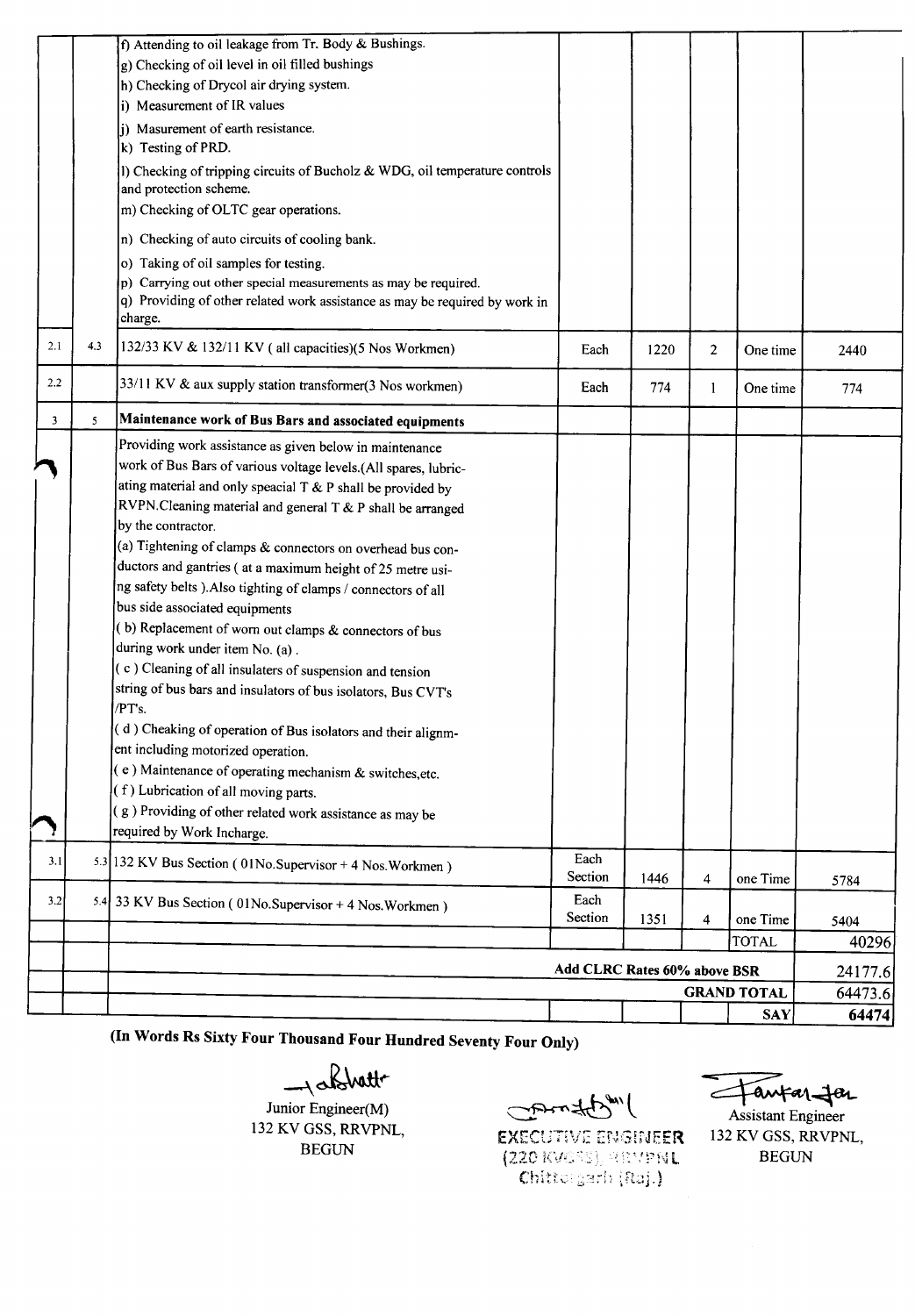### RAJASTHAN RAJYA VIDYUT PRASARAN NIGAM LTD (An ISO 9001 :2008 Certified Company) OFFICE OF THE ASSISTANT ENGINEER 132KV GSS RVPN, RASHMI

G- **SCHEDULE**

| S <sub>No</sub> | Code           | Sub :- Maintenance of Bay Equipment at 132KV GSS Rashmi for Year 2016-17 as per BSR-2011<br>Description                                                                                                                                                                                                                                                                                                                                                                                                                                                                                                                                                                                                                                                                                                                                                                                                                                                                                                                                                                                                                                                                                                                                                                                                            | Unit                |   | Qty Frequency      | Total<br>Oty.                     | Rate | Amount |
|-----------------|----------------|--------------------------------------------------------------------------------------------------------------------------------------------------------------------------------------------------------------------------------------------------------------------------------------------------------------------------------------------------------------------------------------------------------------------------------------------------------------------------------------------------------------------------------------------------------------------------------------------------------------------------------------------------------------------------------------------------------------------------------------------------------------------------------------------------------------------------------------------------------------------------------------------------------------------------------------------------------------------------------------------------------------------------------------------------------------------------------------------------------------------------------------------------------------------------------------------------------------------------------------------------------------------------------------------------------------------|---------------------|---|--------------------|-----------------------------------|------|--------|
|                 |                | <b>Maintenance of Bay Equipments</b>                                                                                                                                                                                                                                                                                                                                                                                                                                                                                                                                                                                                                                                                                                                                                                                                                                                                                                                                                                                                                                                                                                                                                                                                                                                                               |                     |   |                    |                                   |      |        |
| 1               | 3              | Providing of work assistance as given below in Maintenance work of following bay equipments<br>such as Circuit Breaker, Current Transformers, Lightning Arrestors, Isolators, CVTs, PLCC<br>equipments and corresponding Control and Relay Panels. (All spares, lubricating material and<br>only special T&P shall be provided by RVPN. Cleaning material and general T&P shall be<br>arranged by the contractor.)<br>Checking of tightness of clamps & connectors.<br>b) Cleaning of all insulators.<br>c) Attending to oil leakage, if any.<br>d) Cleaning of all Junction Boxes and secondary terminal boxes.<br>e) Checking of operation of CB through relays and verifying various logic and control circuits and<br>annunciation circuits.<br>f) Measurement of CB operation timings.<br>g) Checking of Isolator operation and its alignments.<br>h) Checking of gas pressures like SF6 & N2 in circuit breakers/CTs, etc.<br>i) Measurement of IR values of LAs, CTs and CVTs.<br>j) Lubrication of defined parts of all equipments all required points.<br>k) Washing the equipments. In case oil stains are present, then washing is to be done with use of<br>detergent solution.<br>I) Cleaning of C&R panel from inside.<br>m) Providing other related work assistance as may be required by Incharge. |                     |   |                    |                                   |      | a)     |
|                 | 3.3            | 132 KV bay (1 No. Supervisor $+6$ Nos.<br>Workmen)<br>33 or 11 KV bay (1 No. Supervisor $+5$                                                                                                                                                                                                                                                                                                                                                                                                                                                                                                                                                                                                                                                                                                                                                                                                                                                                                                                                                                                                                                                                                                                                                                                                                       | Each<br>Bay<br>Each | 4 | Yearly             | 4                                 | 1892 | 7568   |
|                 | 3.4            | Nos. Workmen)                                                                                                                                                                                                                                                                                                                                                                                                                                                                                                                                                                                                                                                                                                                                                                                                                                                                                                                                                                                                                                                                                                                                                                                                                                                                                                      | Bay                 | 7 | Yearly             | 7                                 | 1666 | 11662  |
|                 |                | <b>Maintenance of Power Transformers</b>                                                                                                                                                                                                                                                                                                                                                                                                                                                                                                                                                                                                                                                                                                                                                                                                                                                                                                                                                                                                                                                                                                                                                                                                                                                                           |                     |   |                    |                                   |      |        |
|                 | $\overline{4}$ | Providing of work assistance as given below in Maintenance of Power Transformers for the<br>following types of Power Transformers. (All spares, lubricating material and only special T&P<br>shall be provided by RVPN. Cleaning material and general T&P shall be arranged by the<br>contractor.)<br>Cleaning of porcelain of bushings.<br>b) Checking of tightness of clamps & connectors.<br>c) Cleaning of Buchholz & oil surge relays.<br>d) Cleaning of glasses of all oil level indicators.<br>e) Cleaning of marshalling box, cooler control cubicle, thermometer, etc., as provided.<br>f) Attending to oil leakage from Tr. Body & Bushings.<br>g) Checking of oil level in oil filled bushings.<br>h) Checking of Drycol air drying system.<br>i) Measurement of I.R. values.<br>() Measurement of earth resistance.<br>k) Testing of PRD<br>1) Checking of tripping circuits of Buchholz & WDG, oil temperature controls and Protection<br>scheme.<br>m) Checking of OLTC gear operations.<br>n) Checking of auto circuits of cooling bank.<br>o) Taking of oil samples for testing.<br>p) To carryout other special measurements as may be required.<br>q) Providing of other rejeted work assistance as may be required by Work Incharge                                                             |                     |   |                    |                                   |      | a)     |
|                 |                | ハハ                                                                                                                                                                                                                                                                                                                                                                                                                                                                                                                                                                                                                                                                                                                                                                                                                                                                                                                                                                                                                                                                                                                                                                                                                                                                                                                 |                     |   |                    |                                   | 74m  |        |
|                 |                | 132 见, "一项 所有哪个 (表示)                                                                                                                                                                                                                                                                                                                                                                                                                                                                                                                                                                                                                                                                                                                                                                                                                                                                                                                                                                                                                                                                                                                                                                                                                                                                                               |                     |   | Assistant Engineer | <b>132 K V. G.S.S. RKYPN Ltd.</b> |      |        |

€

132 K V. G.S.S. RKVPN Ltd. RASHEL CHITTONGARH)